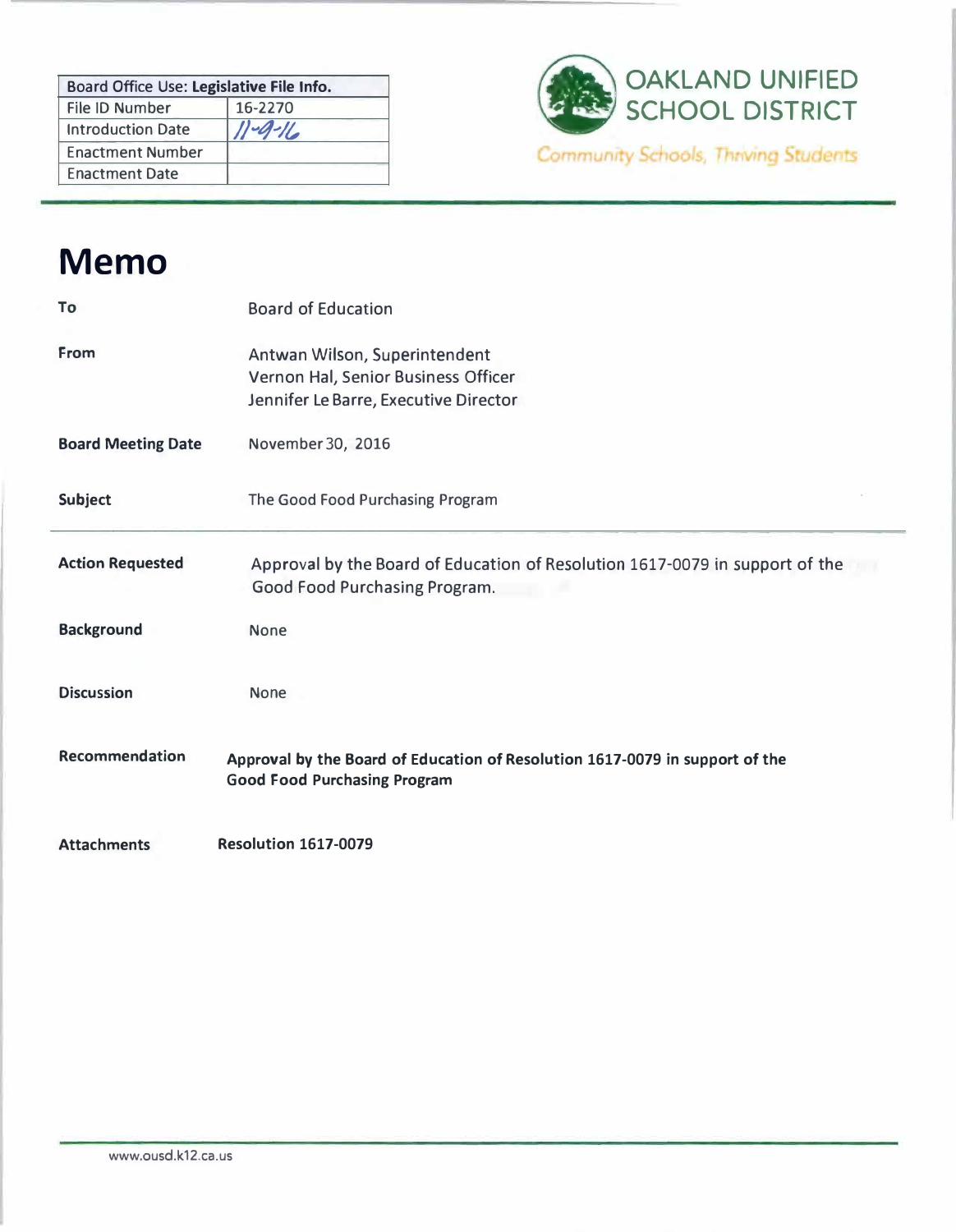## **RESOLUTION OF THE BOARD OF EDUCATION OAKLAND UNIFIED SCHOOL DISTRICT Resolution No. 1617-0079**

## **Oakland Unified School District District Commitment - Good Food Purchasing Policy/Program**

WHEREAS, the Oakland Unified School District ("OUSD" or "District") procures over \$8 million annually in food and serves over 40,000 meals per day and almost 7 million meals annually;

WHEREAS, the purchasing of good food is a vital component to providing the nutritional needs of all children in the District, where more than 70% of students qualify for federal and state meal benefits through the National School Lunch and Breakfast Programs, the Child and Adult Care Food Program, the After School Snack and Supper Program, and the Summer Food Service Program;

WHEREAS, the District has made continued improvements to school menus to increase fresh and local foods, increase produce, and decrease processed foods served to students. As part of Oakland's Farm to School Initiative, launched in partnership with the Community Alliance with Family Farmers in 2008, the District incorporated a geographic preference into its produce solicitations and currently sources between 40 and 80 percent of fresh produce locally, depending on the season;

WHEREAS, the District partnered with the Center for Ecoliteracy to conduct the Rethinking School Lunch Oakland ("RSLO") Feasibility Study in 2010 to establish a comprehensive framework for District-wide nutrition services reform to address health, environmental and social issues. As a result of RSLO's recommendations for facilities improvement, an overwhelming majority (84%) of Oakland voters passed the Measure J Bond in 2012. Measure J is funding the construction of a 32,500 square foot central kitchen, urban farm, and education center in West Oakland, which will be the hub of OUSD's healthy food system;

WHEREAS, the District, in partnership with The Center for Ecoliteracy, piloted and developed the California Thursdays farm to school program in 2013, which has now expanded to over 50 school districts statewide to increase local procurement in school meal programs. The District currently procures approximately 30% of all food items locally and has more than doubled humane and sustainable purchases as a result of implementing California Thursdays;

WHEREAS, in practicing good food procurement methods, the District can support a regional food system that is ecologically sound, economically viable, and socially responsible. Thoughtful purchasing practices can impact the creation and availability of a local, sustainable good food system both regionally and nationally. In turn, the District has partnered with other school districts via the School Food FOCUS and California Farm to School networks to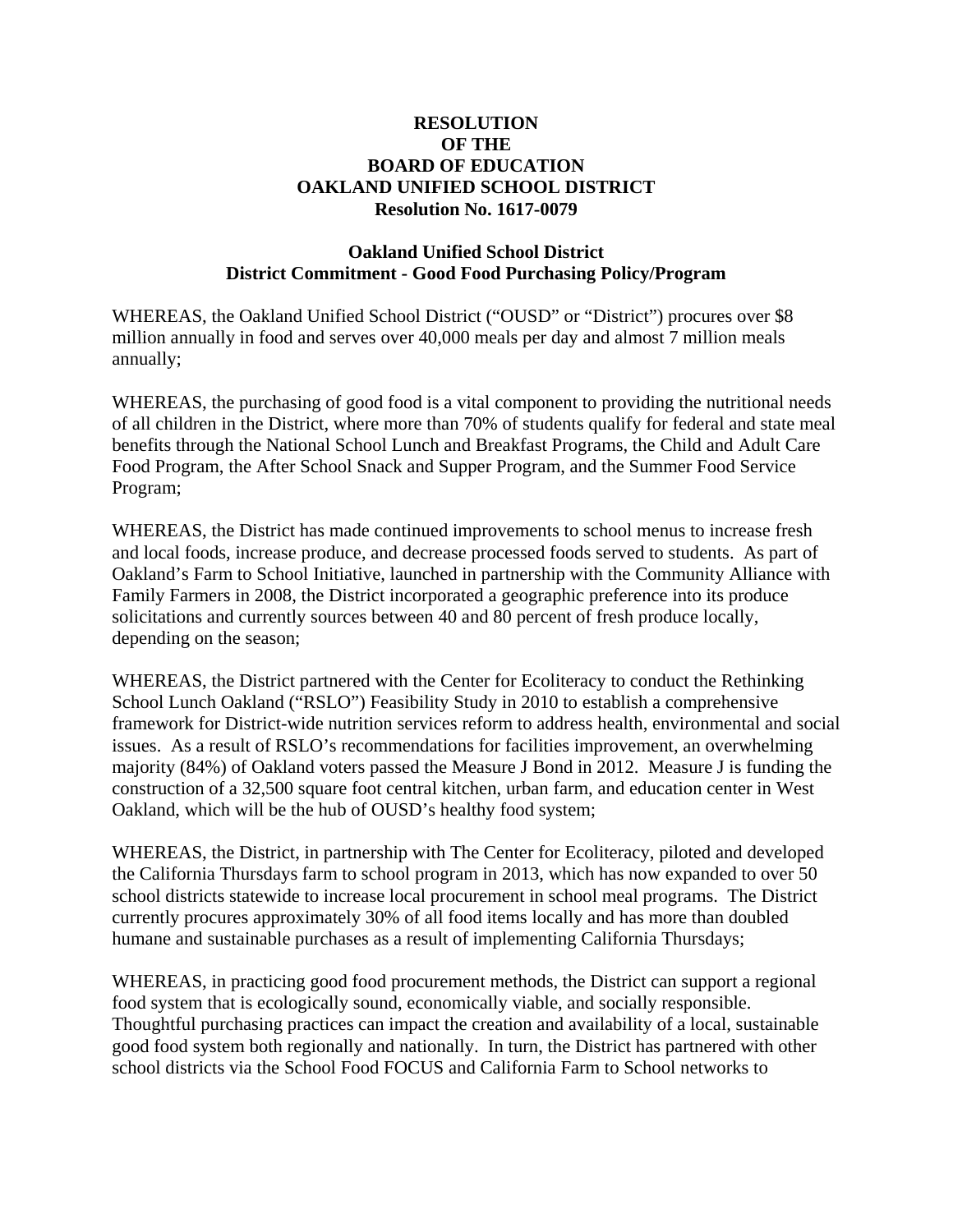exchange best practices for implementing and supporting good food policies, local procurement, and sound environmental standards;

WHEREAS, the OUSD Board of Education adopted the Wellness Policy (BP 5030) in 2014, which meets and exceeds the provisions of the Heathy, Hunger-Free Kids Act (HHFKA) of 2010 and provides schools with a framework to promote health and wellness for all students;

WHEREAS, the OUSD Board of Education adopted the Farm to School Resolution (Enactment No. 1415-0081) in 2014 to declare its support for school-based programs that connect students and families to the local food system;

WHEREAS, good food is defined as food that is healthy, local, sustainable, humane, and fair. These foods meet the Dietary Guidelines for Americans and the United States Department of Agriculture's menu pattern requirements for school meals as defined by the Healthy, Hunger-Free Kids Act ("HHFKA"); provide freedom from chronic ailment; and are delicious and safe. All participants in the food supply chain receive fair compensation, fair treatment, and are free of exploitation. Good food is available to purchase for all income levels. High quality food is equitable and physically and culturally accessible to all. Food is produced, processed, distributed, and recycled locally using the principles of environmental stewardship (in terms of water, soil, and pesticide management);

WHEREAS, the District has partnered with the Center for Good Food Purchasing since 2014 to evaluate its procurement based on the criteria set forth in the Good Food Purchasing Standards and was awarded a three-star rating (out of a possible five stars) by the Center for Good Food Purchasing for its food procurement in the 2014-15 school year; and

WHEREAS, good food procurement refers to the sourcing and purchasing of food to supply District Nutrition Services operations;